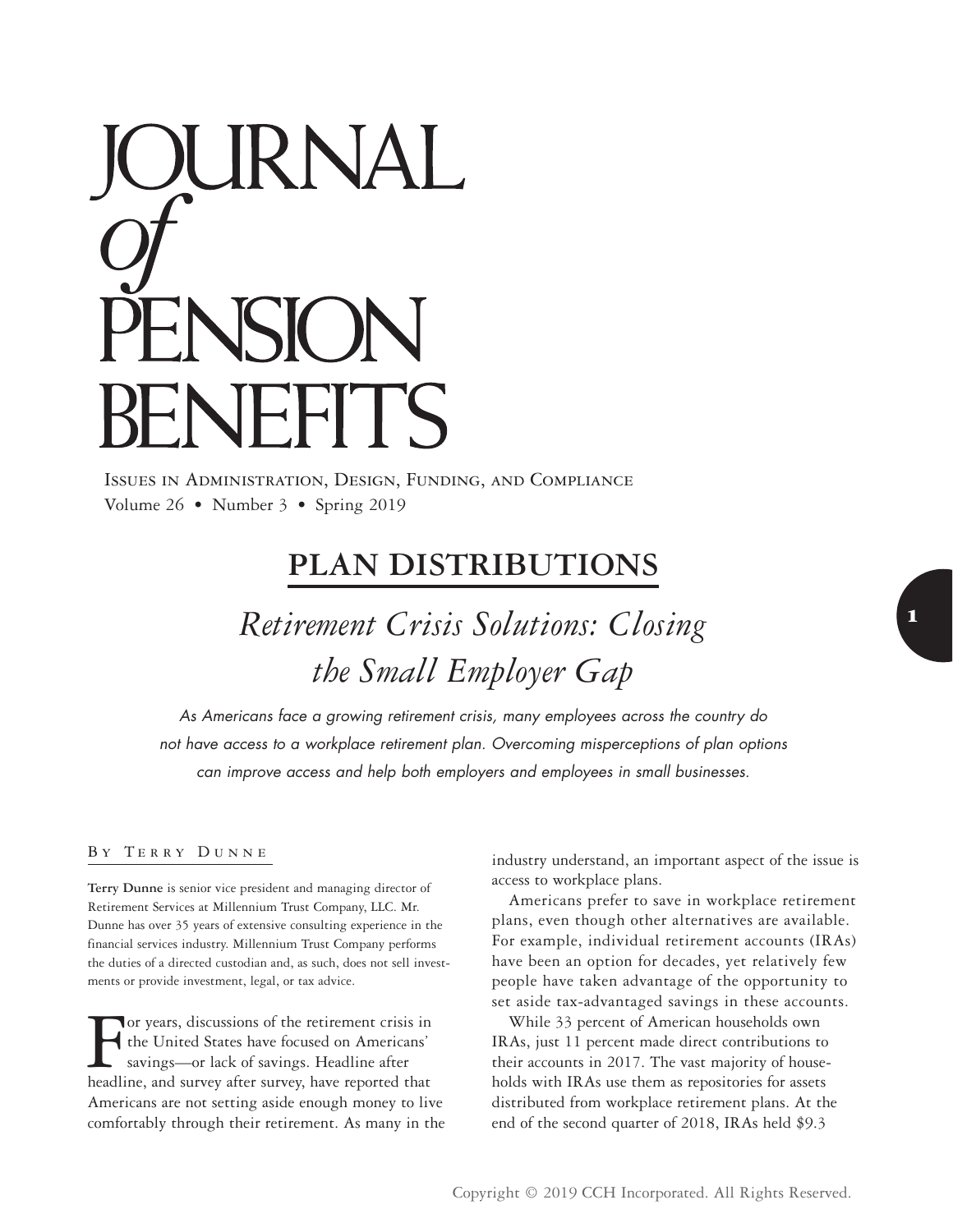

### **Exhibit 1**

Retirement benefits access rates, private industry workers, March 2018



trillion, or about one-third of all retirement savings. ["The Role of IRAs in US Households' Saving for Retirement, 2018." Pg. 1-3. ICI Research Perspective. *<https://www.ici.org/pdf/per24-10.pdf>* (Dec 27, 2018)]

There are a variety of theories about why Americans save in workplace plans. It may be that a plan's higher contribution limit is compelling, or that payroll deduction makes workplace saving more convenient, or that automatic enrollment overcomes inertia. Whatever the reason, workplace plans have become ground zero for retirement saving in the United States.

# **Not All American Workers Have Access to Workplace Plans**

During the past decade, defined benefit plans have become a thorn in the side of chief financial officers around the nation, and defined contribution plans have become the primary savings vehicle for American workers. But not all employers offer retirement savings options to their employees.

In March 2018, the Bureau of Labor Statistics reported that 71 percent of all workers had access to some type of workplace plan, but the statistic is

somewhat misleading. ["Retirement benefits: Access, participation, and take-up rates," Bureau of Labor Statistics, *[https://www.bls.gov/ncs/ebs/benefits/2018/owner](https://www.bls.gov/ncs/ebs/benefits/2018/ownership/civilian/table02a.htm)[ship/civilian/table02a.htm](https://www.bls.gov/ncs/ebs/benefits/2018/ownership/civilian/table02a.htm)* (Dec 27, 2018)] Among all public- and private-sector workers:

- 81 percent of full-time workers had access to plans.
- 40 percent of part-time workers had access to plans.
- 95 percent of union workers had access to plans.
- 67 percent of non-union workers had access to plans.

In addition, plan access is less prevalent among US private-sector workers than it is among public-sector workers. Just two years ago, 32 percent of full-time, full-year, private-sector wage and salary workers, ages 18 to 64—about 30 million American workers in all—did not have access to workplace plans. ["A Look at Access to Employer-Based Retirement Plans and Participation in the States," The PEW Charitable Trusts, *[https://www.pewtrusts.org/en/research-and-analysis/](https://www.pewtrusts.org/en/research-and-analysis/reports/2016/01/a-look-at-access-to-employer-based-retirement-plans-and-participation-in-the-states) [reports/2016/01/a-look-at-access-to-employer-based-retire](https://www.pewtrusts.org/en/research-and-analysis/reports/2016/01/a-look-at-access-to-employer-based-retirement-plans-and-participation-in-the-states)[ment-plans-and-participation-in-the-states](https://www.pewtrusts.org/en/research-and-analysis/reports/2016/01/a-look-at-access-to-employer-based-retirement-plans-and-participation-in-the-states)* (Dec 27, 2018)]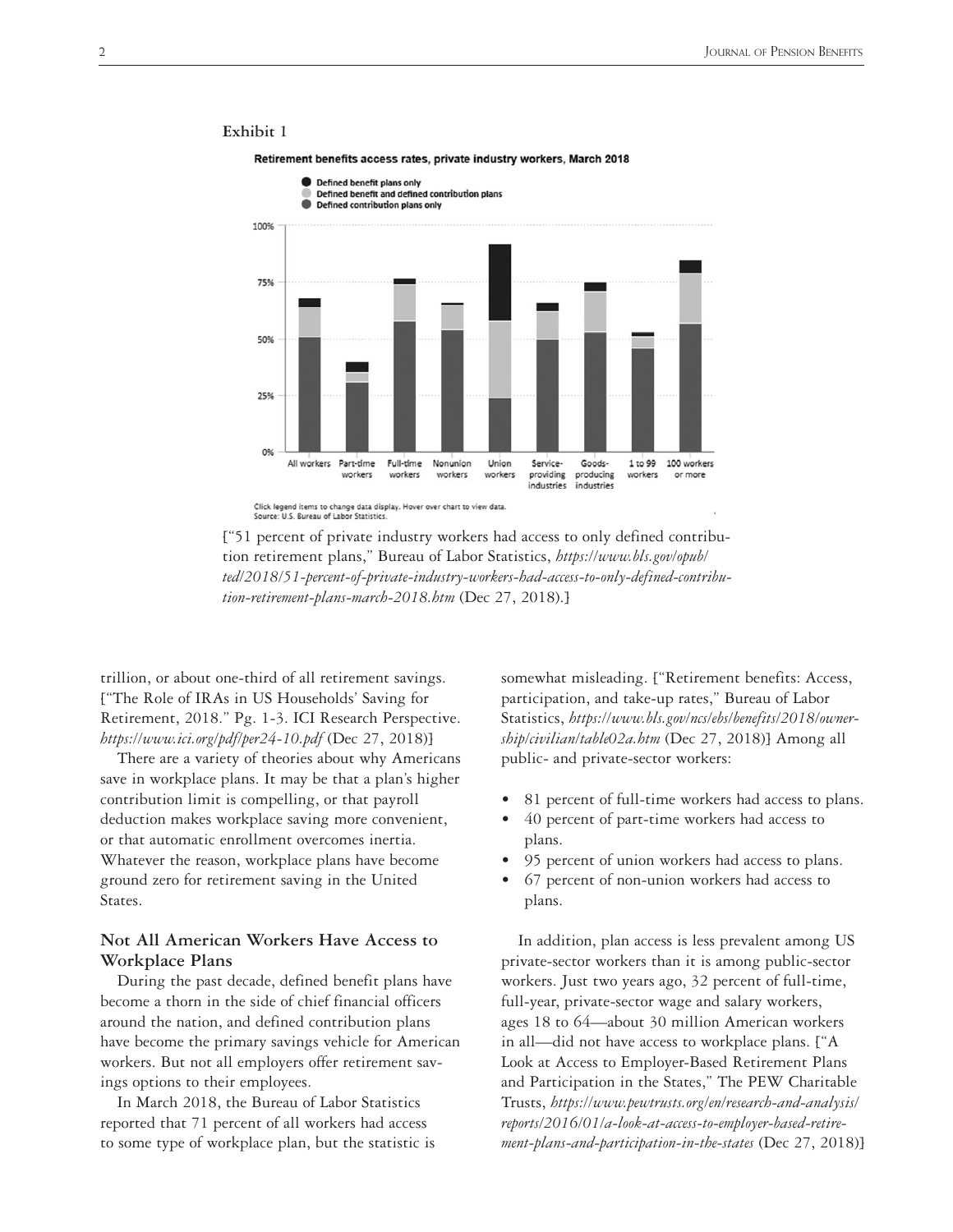### **Exhibit 2**



Millennium Trust Small Business Retirement Survey, 2018.

Plan availability varied by state and employer size, as well as by other factors. The highest access and participation rates were in Wisconsin, Minnesota, and Iowa. The lowest were in Florida, Nevada, and New Mexico. ["Employer-Based Retirement Plan Access and Participation across the 50 States," The PEW Charitable Trusts, *[https://www.pewtrusts.org/en/](https://www.pewtrusts.org/en/research-and-analysis/data-visualizations/2016/employer-based-retirement-plan-access-and-participation-across-the-50-states) [research-and-analysis/data-visualizations/2016/employer](https://www.pewtrusts.org/en/research-and-analysis/data-visualizations/2016/employer-based-retirement-plan-access-and-participation-across-the-50-states)[based-retirement-plan-access-and-participation-across](https://www.pewtrusts.org/en/research-and-analysis/data-visualizations/2016/employer-based-retirement-plan-access-and-participation-across-the-50-states)[the-50-states](https://www.pewtrusts.org/en/research-and-analysis/data-visualizations/2016/employer-based-retirement-plan-access-and-participation-across-the-50-states)* (Dec 27, 2018)] Across all geographic regions, employees at large corporations (500 or more workers) were more likely to have access to employersponsored plans than were employees at small companies (less than 100 workers). ["Saving for Retirement Varies by State and Region," The PEW Charitable Trusts, *[https://www.pewtrusts.org/en/research-and-analysis/](https://www.pewtrusts.org/en/research-and-analysis/articles/2016/01/15/saving-for-retirement-varies-by-state-and-region) [articles/2016/01/15/saving-for-retirement-varies-by-state](https://www.pewtrusts.org/en/research-and-analysis/articles/2016/01/15/saving-for-retirement-varies-by-state-and-region)[and-region](https://www.pewtrusts.org/en/research-and-analysis/articles/2016/01/15/saving-for-retirement-varies-by-state-and-region)* (Dec 27, 2018)]

## **Improving Plan Access Means Overcoming Misperceptions**

A new survey from Millennium Trust explored employer awareness of retirement saving options, as well as the barriers to and drivers of retirement savings program adoption. The 2018 Millennium Trust Small Business Retirement Survey included both employers and employees. (*See* Exhibit 2.) All of the employers'

companies had 150 or fewer employees, and none sponsored a retirement plan when the survey was conducted.

The majority of survey participants, both employers and employees, agreed that there is a retirement savings crisis in America and that it is a serious issue. Validating the point was the fact that 26 percent of the employees participating in the survey had no savings in retirement programs or IRAs.

Most employers and employees believed that improving access to retirement plans through the workplace would improve savings rates in the United States.

The primary barrier to plan sponsorship, according to employers, was cost, although the assertion appears to be grounded in perception rather than reality. Almost half (45 percent) of employers surveyed had never researched any type of retirement plan, and just 23 percent had explored plans designed specifically for smaller businesses, such as payroll deduction IRAs, Simplified Employee Pension (SEP) IRAs, Savings Incentive Match Plans for Employees (SIMPLE) IRAs, and multiple employer plans (MEPs).

Therefore, it seems possible that a significant barrier to retirement plan adoption among smaller businesses is a lack of knowledge about the options available and the costs associated with these options.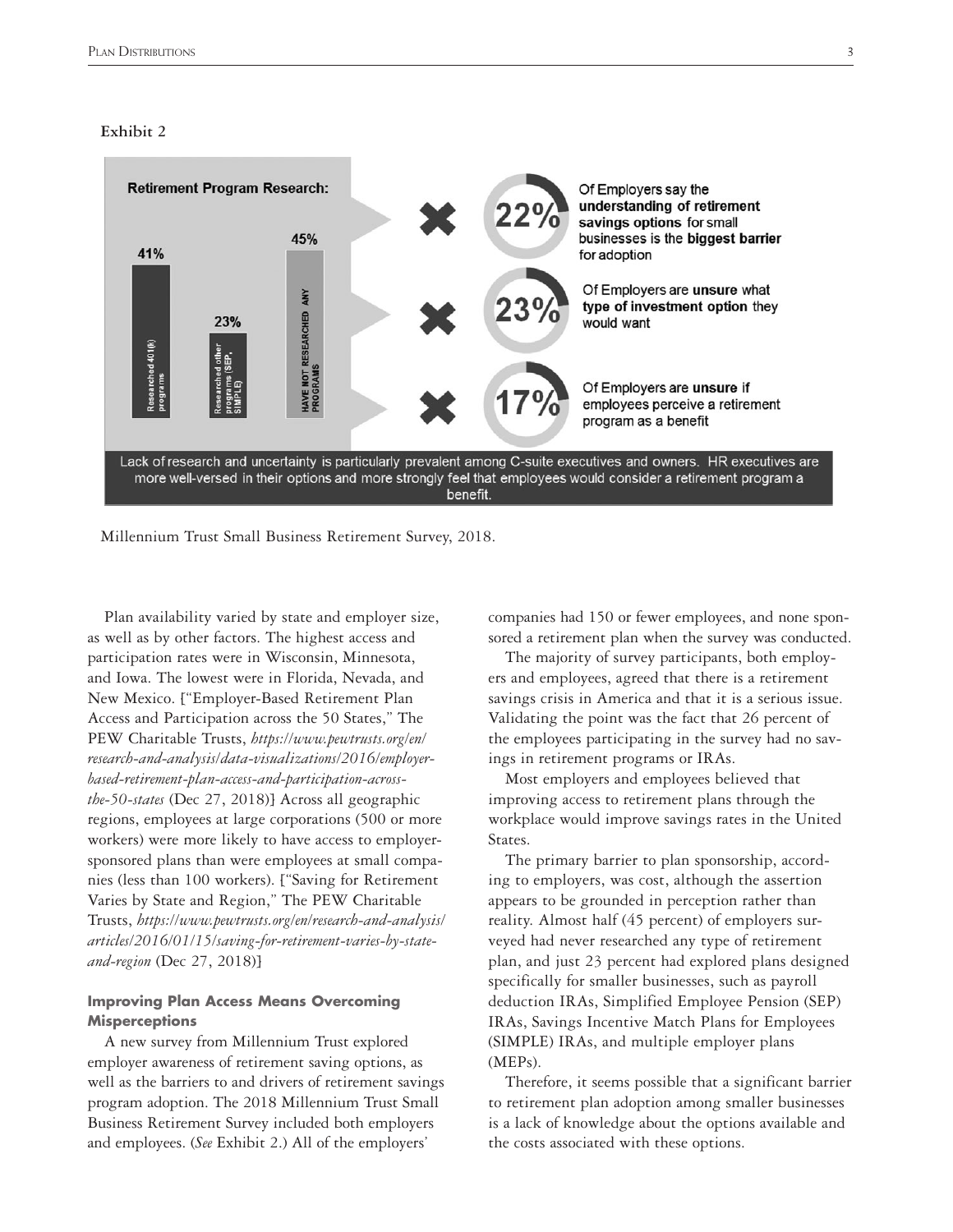As the Millennium Trust survey suggests, small business owners may think that a 401(k) plan or pension plan is their only retirement plan option. Offering a traditional retirement savings solution, such as a  $401(k)$  plan, can be expensive or burdensome to establish and administer for smaller businesses, which may explain why many do not offer a retirement plan. However, the costs associated with a payroll deduction IRA, SEP, SIMPLE, or MEP can be significantly lower than the costs associated with a 401(k) plan. In addition, many 401(k) alternatives are easier to set up and maintain.

The least expensive option may be payroll deduction IRAs. Employees open traditional or Roth IRAs with financial institutions and authorize their employers to send a specific amount to the IRA each pay period. Any business of any size can establish a payroll deduction IRA program, and any employee can participate. There is no annual filing or reporting requirement, and there are no plan statements or plan communications. ["Operating a Payroll Deduction IRA." IRS. *[https://www.irs.gov/retirement-plans/operating](https://www.irs.gov/retirement-plans/operating-a-payroll-deduction-ira)[a-payroll-deduction-ira](https://www.irs.gov/retirement-plans/operating-a-payroll-deduction-ira)* (Dec 27, 2018)]

If the employer and employees want a plan that allows larger contribution amounts, a SEP or SIMPLE may be the better choice. Both types of plans are relatively easy to establish and maintain, and both have contribution requirements for employers:

- SEP plans allow employers to make optional contributions of up to 25 percent of each employee's pay each year. All employees must receive the same percentage contribution. Only employer contributions are permitted.
- SIMPLE plans require employers to contribute either a 3 percent matching contribution or a 2 percent non-elective contribution for eligible employees. Employees may make contributions, too.

Employers receive a tax deduction for employer contributions to employees' accounts. ["SIMPLE IRA Plan FAQs – Contributions," Internal Revenue Service *[https://www.irs.gov/retirement-plans/simple-ira-plan-faqs](https://www.irs.gov/retirement-plans/simple-ira-plan-faqs-contributions)[contributions](https://www.irs.gov/retirement-plans/simple-ira-plan-faqs-contributions)* (Dec 27, 2018)] In addition, employers may be able to claim a tax credit of up to \$500 during each of the first three years of operations to cover startup and employee education costs. ["Retirement Plans Startup Costs Tax Credit," Internal Revenue Service, *[https://www.irs.gov/retirement-plans/retirement](https://www.irs.gov/retirement-plans/retirement-plans-startup-costs-tax-credit)[plans-startup-costs-tax-credit](https://www.irs.gov/retirement-plans/retirement-plans-startup-costs-tax-credit)* (Dec 27, 2018)]

The government has previously considered a variety of legislative proposals that would alter the retirement plan landscape in the United States. Proposals that may be considered in 2019 include resolutions that would eliminate the "one bad apple" rule, which discourages MEP participation because a single employer's behavior could disqualify an entire plan. This change could make MEPs more palatable to employers of all sizes and would be particularly beneficial for small employers that desire the more favorable contribution rules of a traditional 401(k) plan.

### **Sponsoring a Retirement Plan Can Be Good for Business**

Another interesting aspect of the 2018 Millennium Trust Small Business Retirement Survey was the finding that one-third of small employers do not think retirement plans are very important to their employees, and a slightly smaller fraction (26 percent) do not think retirement plans will help their companies attract and retain talent.

Employee opinions were starkly different from those of their employers. The vast majority of employees said the availability of a retirement plan was a key consideration when choosing a new employer, and also when deciding whether to stay with a current employer.

### **Employers Need Education**

For years, experts have advised educating employees about the benefits of retirement plans. It appears that smaller employers also need to be educated about the diversity of plans available, the costs associated with those plans, and the potential benefits of offering a plan. Owners and C-suite executives of smaller businesses adhere to the beliefs that (1) their firms are too small to offer retirement plans and (2) the cost of retirement plan sponsorship is too high. These ideas may be the real barriers to retirement plan sponsorship among smaller employers. ■